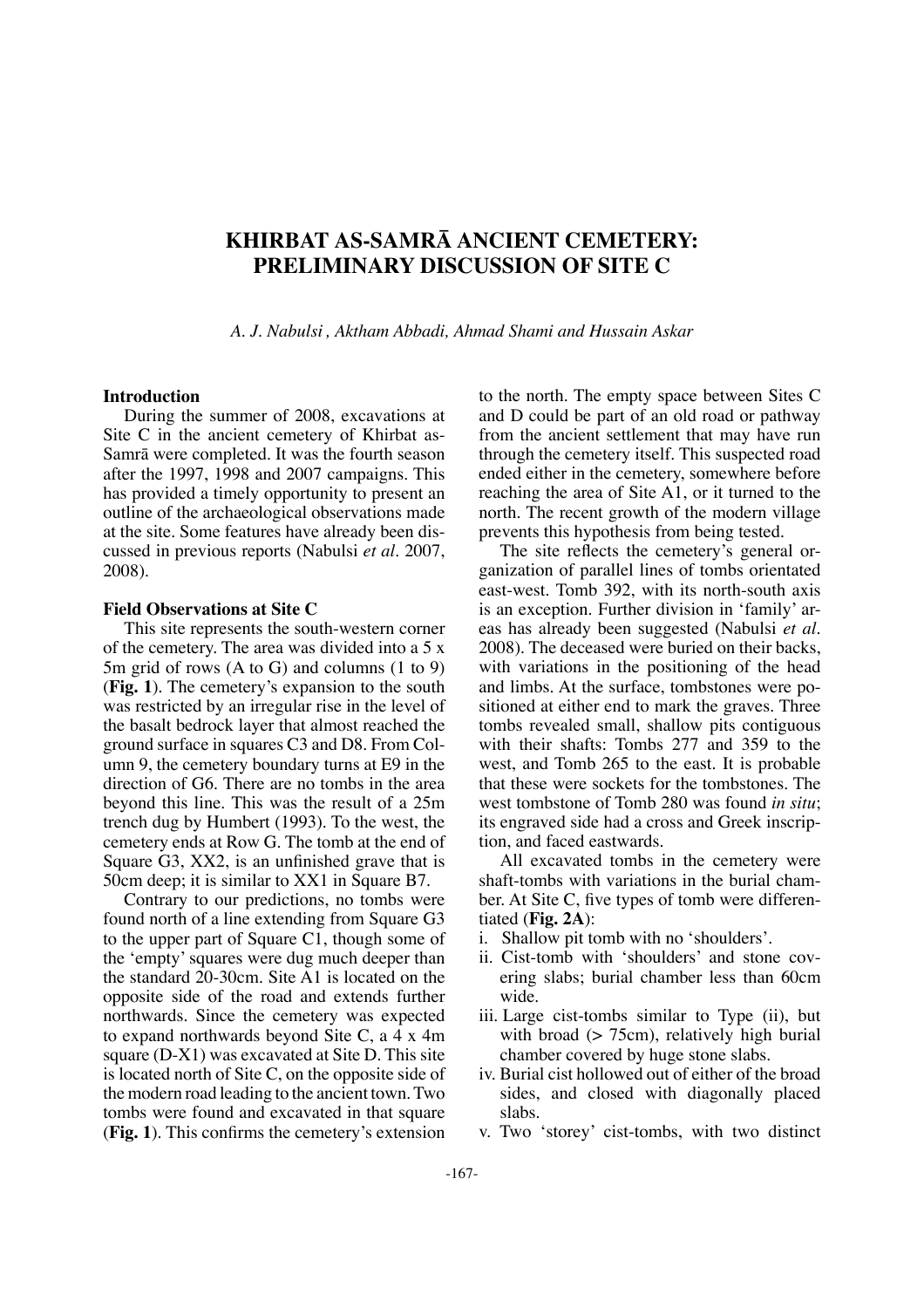*ADAJ 53 (2009)* 



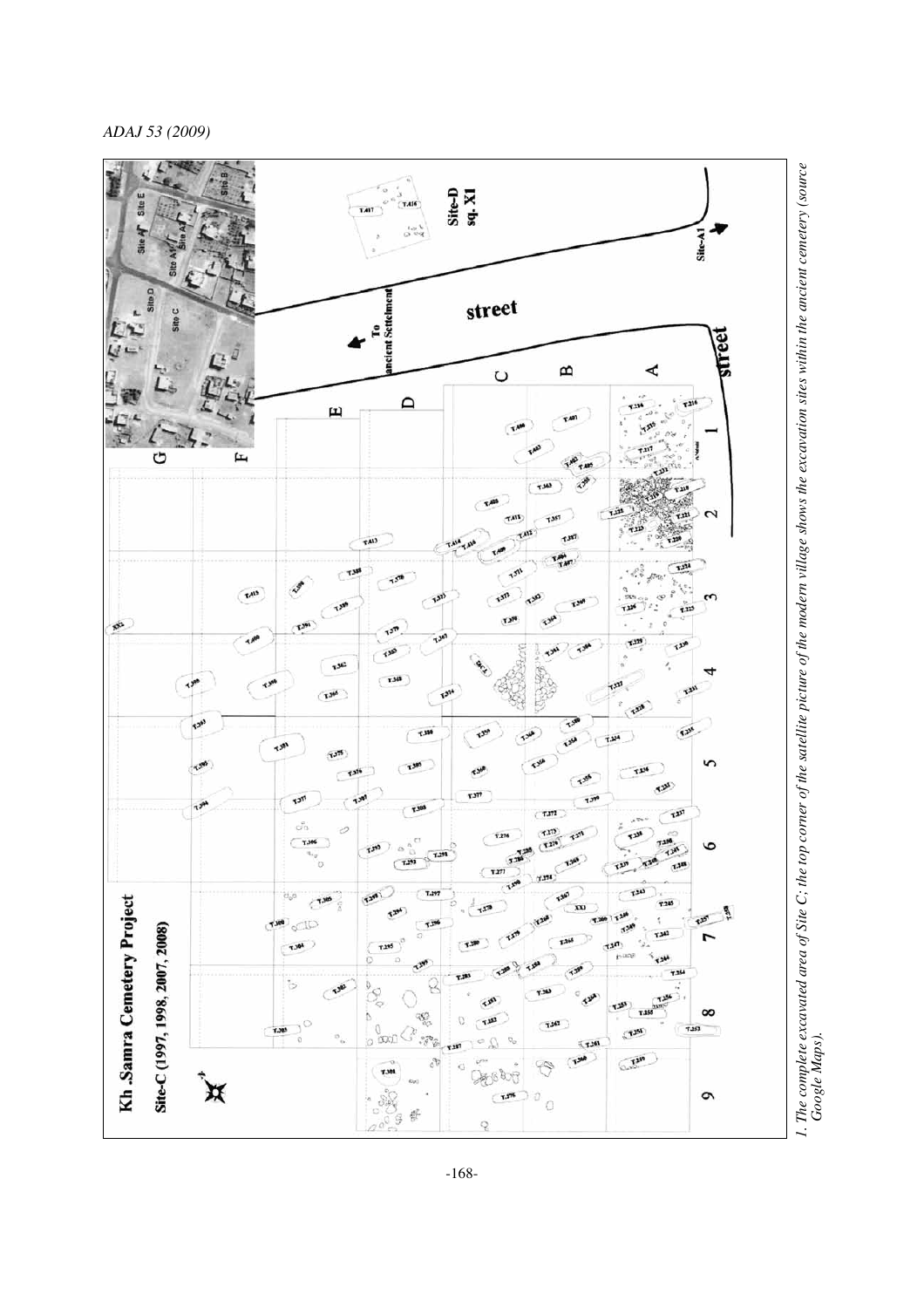

*A. Variation in burial chamber. B. Variation in tomb arrange- ment.*

burial chambers at different levels.

Type (iii) is restricted to specifc areas of Site C. The other types were found in various parts of this site, and at other sites in the cemetery. Type (ii) is the standard form. Types (i), (iv) and (v) were documented in ten, three and one tombs respectively.

Tombs were situated at varying distances from their neighbours. In some cases, two or more tombs were dug so close to each other that they shared – partially or completely – at least one side, thereby forming a long or broad shaft. These tomb arrangements were classifed in 6 types (**Fig. 2B**; also **Fig. 1** for examples):

- 1. Single: the standard tomb with a distinct shaft.
- 2. In-line: the tombs, often two, are joined at one of the narrow sides.
- 3. Corner-linked: two adjacent tombs with shared corners.
- 4. Partly parallel: two tombs partly open to one another along the broad side.
- 5. Parallel: two completely parallel tombs sharing one open broad side.
- 6. Complex: a cluster of three or more tombs re-

vealing variable combinations of Types 2-5.

A total of 157 tombs were excavated at the site, 53 of which were intact. Most tombs were single burials, but graves with multiple (two to three) burials were relatively common. Fragmentary human bones were found in the fll of some intact tombs. In Tomb 290, a cranium was placed in the lower south corner, on the stone slabs, while the postcranial remains were piled at the eastern end in the burial cist. These observations suggest extensive re-use of tombs. It was estimated that at least 40 % of the tombs were re-used, either by means of multiple insertions, or by discard and re-interment. This observation is presently valid for Site C only.

# **Objects and Tomb Offerings**

Some of the objects found at Site C have been discussed in previous reports and many are still under study. Only a generalized inventory of objects is presented here (**Table 1**).

Objects were recovered from 89 (or 57 %) of the 157 tombs, as well as from topsoil. Two-thirds of objects can be considered jewellery, including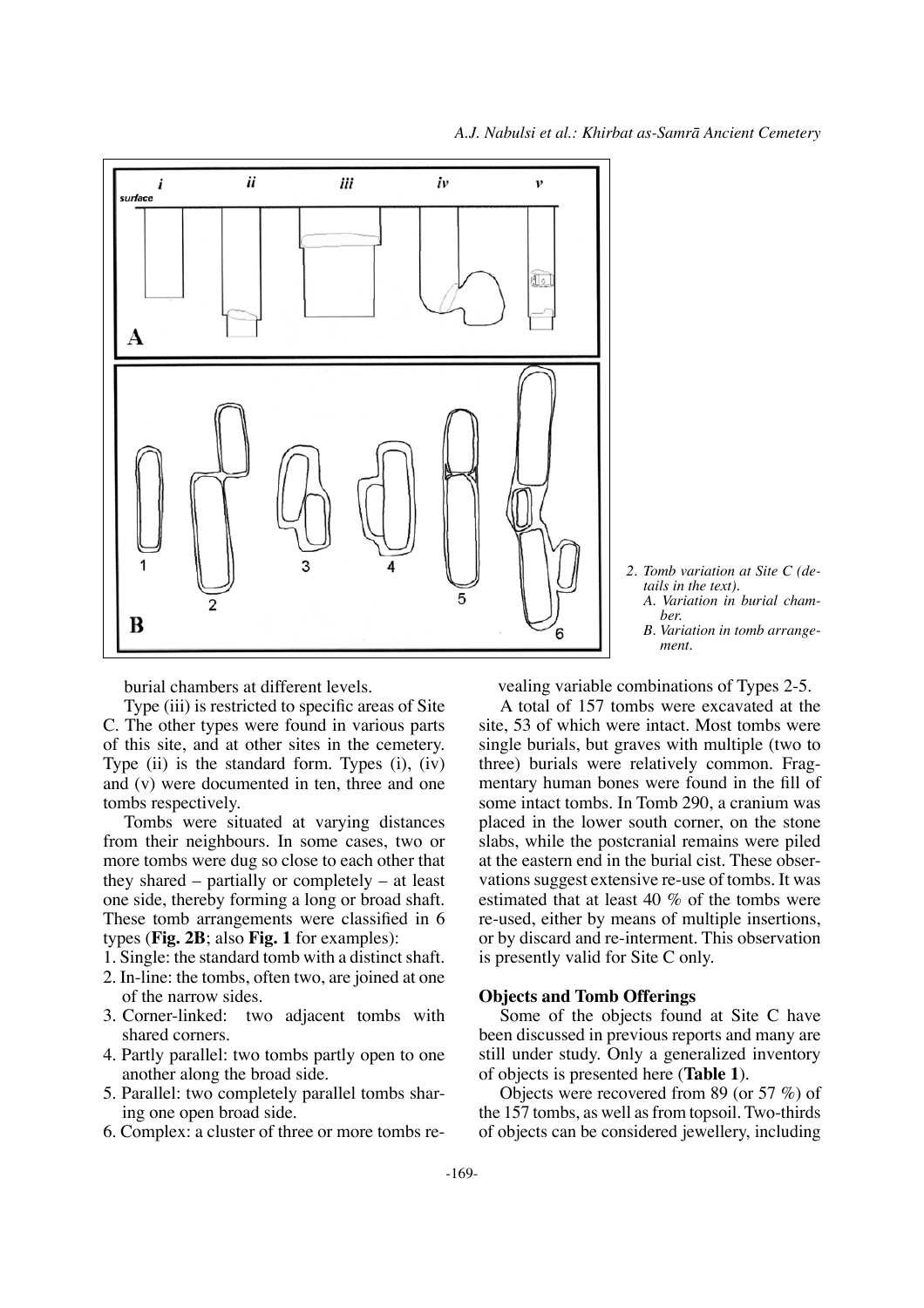## *ADAJ 53 (2009)*

**Table 1:** Objects recovered at Site C of the Khirbat as-Samrå ancient cemetery during the 1997, 1998, 2007 and 2008 excavations.

| Object               | $\mathbf n$    | <b>Material</b>                               | Found in                    |
|----------------------|----------------|-----------------------------------------------|-----------------------------|
| Bracelet and anklet  | 45             | 8 Brz, 30 Fer, 1 Glass, 4 Os, 2 Wood          | 31 tombs                    |
| Beads <sup>(A)</sup> | 109            | 2 Brz, 54 Glass, 11 Os, 25 Shell, 17 Stone    | 38 tombs                    |
|                      | (521)          |                                               |                             |
| <b>Buckle</b>        | $\overline{2}$ | 1 Brz, 1 Fer                                  | 2 tombs                     |
| Chain                | $\tau$         | 6 Fer, 1 Brz                                  | 7 tombs                     |
| Cloth                | 4              | Linen (shroud)                                | 4 tombs                     |
| Coin                 | 3              | 2 Brz, 1 Silver                               | 3 tombs                     |
| Earring              | 26             | 15 Gold, 7 Silver, 1 Brz, 3 Glass             | 10 tombs                    |
| Gems and seals       | 5              | 2 Scarabs, 3 Gemstones                        | 5 tombs                     |
| Ceramics             | $\overline{4}$ | 2 Juglets, 2 Lamps                            | Topsoil and 3 tombs         |
| Leather              | $\overline{4}$ | Fragments of belt and sandals?                | 4 tombs                     |
| Nail                 | 10             | 10 Fer, single and multiple occurrences       | 8 tombs                     |
| Necklace             | $\overline{2}$ | 1 Brz, 1 Brz / Fer                            | 2 tombs                     |
| Pendant              | 13             | 2 Brz, 2 Shell, 1 Fer, 3 Glass, 4 Os, 1 Stone | 10 tombs                    |
| Pin                  | 13             | All Ivory hairpins                            | 4 tombs                     |
| Plant                | 6              | 1 Fruit, 5 Seed                               | 6 tombs                     |
| Ring                 | 12             | 5 Brz, 7 Fer                                  | 10 tombs                    |
| Spatula              | 7              | 5 Brz, 1 Fer, 1 Os                            | 5 tombs                     |
| Tombstone            | 8              | 5 Engraved with cross, 4 inscribed            | Topsoil and 2 tombs         |
| <b>Vessels</b>       | 12             | 11 Glass Vase, 1 Alabaster                    | 6 tombs                     |
| Wood                 | 10             | 9 Wood, 1 Charcoal pieces                     | Topsoil and 5 tombs         |
| Others $(B)$         | 14             | 10 Fer, 3 Brz, 1 Cer, 4 Os, 3 Stone           | Topsoil and 17 tombs        |
| <b>Total</b>         | 316            |                                               | <b>Topsoil and 89 tombs</b> |

Key:  $brz = bronze$ ,  $fer = iron$ ,  $os = bone$ ,  $cer = ceramic$ .

 $(a)$  = sum of types found in each tomb, total number in brackets.

 $(b)$  = includes cleats, a stone axe and other fragmentary and indefinable objects.

rings and earrings, anklets and bracelets, various beads, pendants and necklaces, as well as gemstones. These were made of various materials, particularly iron, bronze and glass. They also include 15 gold and seven silver earrings. Together with cosmetic items (e.g. spatulae, hairpins and associated glass vessels), 75 % of objects can tentatively be considered female-related.

Tomb 292 is a special case. The intact burial of a 14 to 15 year-old girl included more than 50 items, i.e. 20 % of the 316 objects found at the site. Jewellery objects were concentrated on and around the upper body. The girl was buried wearing bracelets on the upper and lower arms. Below her feet, three glass vases and one alabaster pot, containing a fossilized mammalian bone fragment, were placed. Other material, including iron nails, wood and linen cloth fragments, could be associated with funerary rites. It is highly probable that the deceased was buried wrapped in a linen shroud, or laid on a wooden stretcher -- if not in a wooden coffn. Other objects, such as iron cleats and large nails, found in other tombs indicate that cloth and occasionally wooden coffns were used in burial practices.

# **Discussion and Conclusions**

The signifcance of Site C as part of the systematic excavations in the Khirbat as-Samrå ancient cemetery can best be comprehended in comparison with Site B, which was excavated in 1996.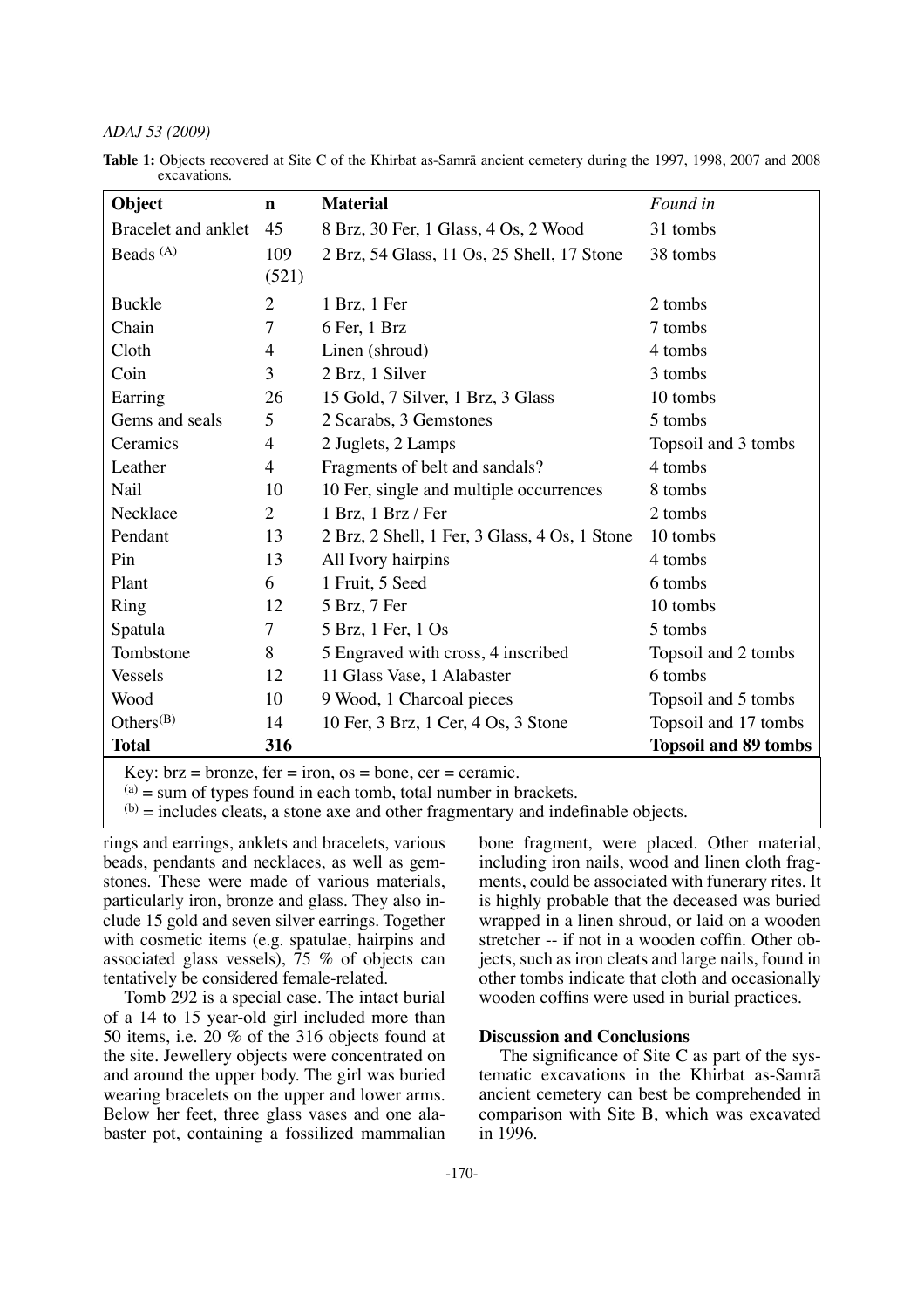Site C had greater variation in tomb types and arrangements, relatively frequent multiple burials and no religious objects, except for two tombstones with engraved crosses. Site B yielded twice as many objects as Site C, many of which are suggestive of a 'Christian' background (Nabulsi 2007). Objects date Site B to the seventh and eighth centuries AD, whereas C is probably earlier. The 53 intact tombs at Site C (cf. 4 out of 130 at Site B) are extremely signifcant, as is the relatively better state of preservation of the human bone. Whereas most of the individuals buried at Site B were sub-adults (Nabulsi 1998), the majority of tombs in Site C contained adult burials. It was observed that secondarily-used tombstones, serving as covering slabs, were placed with the engraved side looking into the burial cist at Site C, whereas Site B revealed the opposite (see pictures in Humbert 1998: 268-269).

The diversity so far revealed at this cemetery is a refection of the systematic nature of the work carried out. Subsequent archaeological and biological studies will probably provide more defnitive results and interpretations. Comparison with other cemeteries, particularly those with archaeological or geographical parallels, e.g. Umm al-Jimal (Brashler 1995), will yield essential comparative data and information on the history and structure of local populations.

### **Acknowledgements**

The team is grateful for the support of the Jordanian Department of Antiquities, in the person of the Director General Dr Fawwaz Al-Khraysheh and his predecessor Dr Ghazi Bisheh. We

#### *A.J. Nabulsi et al.: Khirbat as-Samrå Ancient Cemetery*

extend our thanks to Mr Saleh al-Azzam, the late Mr Salem Said and Mr G. Breman for permission to excavate on their private property, to Mr H.-G. Bunger for his restoration work, and to team members Burgis and Christian Cleve, Prof. J. Nitschke, Dr. M. Spehr and Mr. F. Müller.

#### **Addendum**

In the 2008 report (Nabulsi *et al*. 2008), it was suggested that a basalt stone (represented by fragments KS-1331 and KS-1332) with an engraved North Arabic / Safaitic inscription had probably been intentionally damaged with a chisel. Another fragment (KS-1382) was found on the last day of the 2007 season. Later, in 2008, it was recognized to be the lower part of the inscribed stone. One can clearly observe the continuation of the upper frame (**Fig. 3**). The chisel marks continued on to the non-inscribed part of the stone, and were not restricted to the area of text. The damage to the inscription was thus circumstantial and not intentional, as we frst suggested. The stone was probably erected as a tombstone.

Dr Abdalla J. Nabulsi Abteilung Humanbiologie, Biozentrum Grindel u. ZM Allende-Platz 2 20146 Hamburg, Germany fbga023@uni-hamburg.de

Aktham Abbadi Ahmad Shami Hussain Askar Department of Antiquities of Jordan



*3. Fragments KS-1331, KS-1332 and KS-1382 of the North Arabic / Safaitic in- scribed tombstone.*